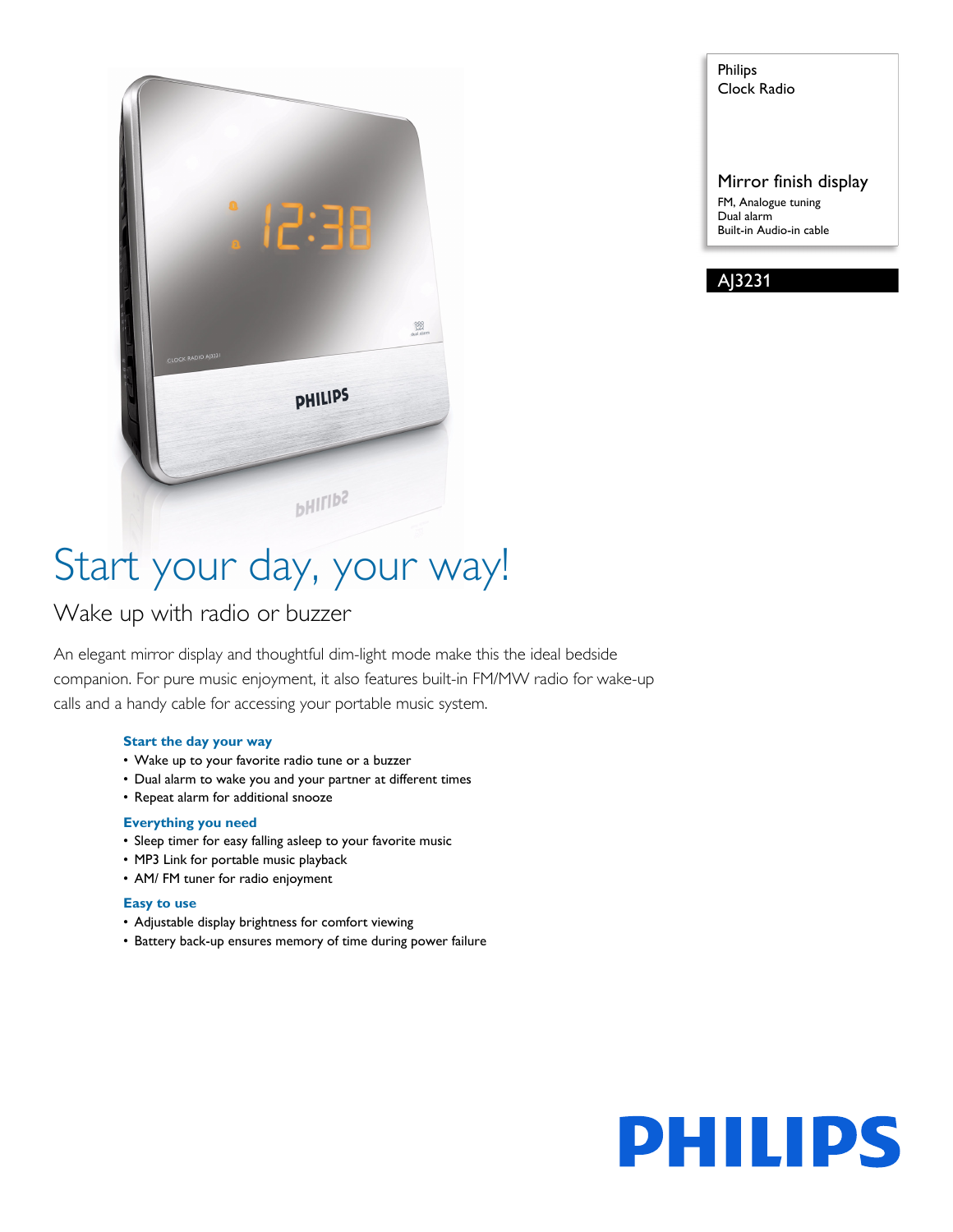#### Clock Radio Mirror finish display FM, Analogue tuning, Dual alarm, Built-in Audio-in cable

## **Highlights**

#### **Wake up to radio or a buzzer**



Wake up to sounds from your favorite radio station or a buzzer. Simply set the alarm on your Philips Clock radio to wake you with the radio station you last listened to or choose to wake up with a buzzer sound. When the wake up time is reached, your Philips Clock radio will automatically turn on that radio station or trigger the buzzer to sound.

#### **Dual alarm**



The Philips audio system comes with two alarm times. Set one alarm time to wake you up and the other time to wake up your partner.

#### **Repeat alarm**



To counter oversleeping, the Philips Clock radio has a snooze feature. Should the alarm ring and you wish to continue sleeping a bit longer, simply press the Repeat Alarm button once and go back to sleep. Nine minutes later the alarm will ring again. You can continue to press the Repeat Alarm button every nine minutes until you turn off the alarm altogether.

#### **Sleep Timer**



Sleep timer lets you decide how long you want to listen to music or a radio station of your choice before falling asleep. Simply set a time limit (up to 2 hours) and choose a CD or radio station to listen to while you drift off to sleep. The set will continue to play for the selected duration and then automatically switch off to a power-efficient, silent stand-by mode. Sleep Timer lets you fall asleep to your favorite CD or radio DJ without counting sheep or worrying about wasting power.

#### **Adjustable display brightness**

Adjustable display brightness allows you to customize the display to your needs.

#### **Battery back-up**

Battery back-up ensures memory of time during power failure

#### **MP3 Link**



The MP3 link connectivity allows direct playback of MP3 content from portable media players. Besides the benefit of enjoying your favorite music in the superior sound quality delivered by the audio system, the MP3 link is also extremely convenient as all you have to do is to plug your portable MP3 player to the audio system.

#### **AM/ FM tuner**



AM/ FM tuner for radio enjoyment